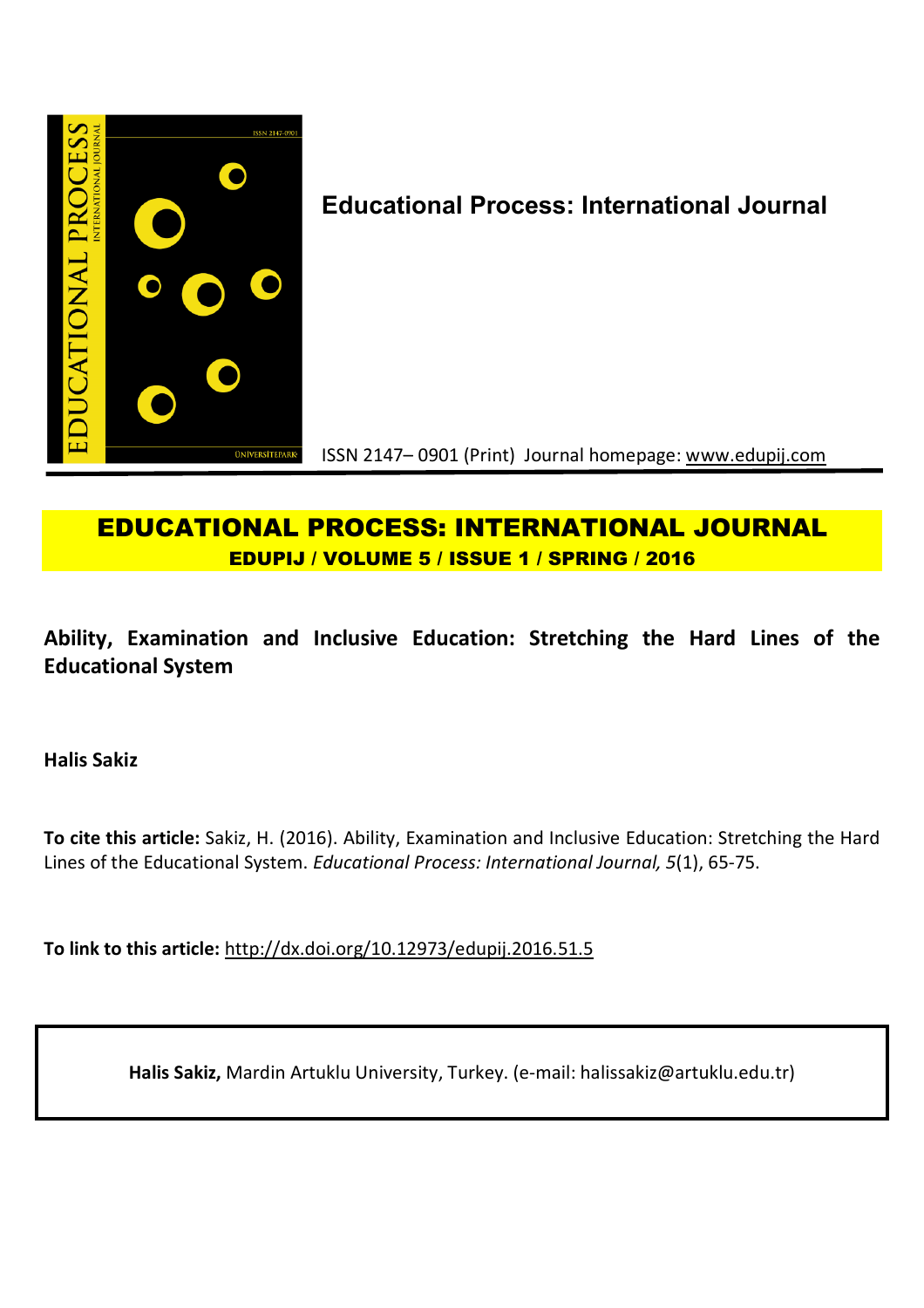## **Ability, Examination and Inclusive Education: Stretching the Hard Lines of the Educational System**

## HALIS SAKIZ

## **Abstract**

The aim of this paper is to delve into the debate about the epistemological nature of ability and examination, which we have been continuously exposed to, but rarely scrutinized. In the paper, I refer to Turkey as a case and argue that the dominance of ability-based paradigm and its associated assessment and placement systems have created a new educational order which categorizes schools and students based on how they perform at a single point in time. What is more, I critically evaluate the construction of "abilities" and "disabilities" through the means employed in the education system, followed by a discussion of the examination culture as a product of an ability-based system. Finally, I propose inclusive education as a powerful means of transforming the education system to an equitable and educationally effective one in which all students are welcomed and provided with education of good quality that both enriches childhood and maximizes chances of leading a fulfilled adult life.

**Keywords:** ability-based education, examination culture, inclusive education, equity.



**Erosset** DOI: 10.12973/edupij.2016.51.5

………………………………………........….....………………………………...……………

EDUPIJ / ISSN 2147– 0901 © 2016 Copyright © 2016 by ÜNİVERSİTEPARK Limited edupij.com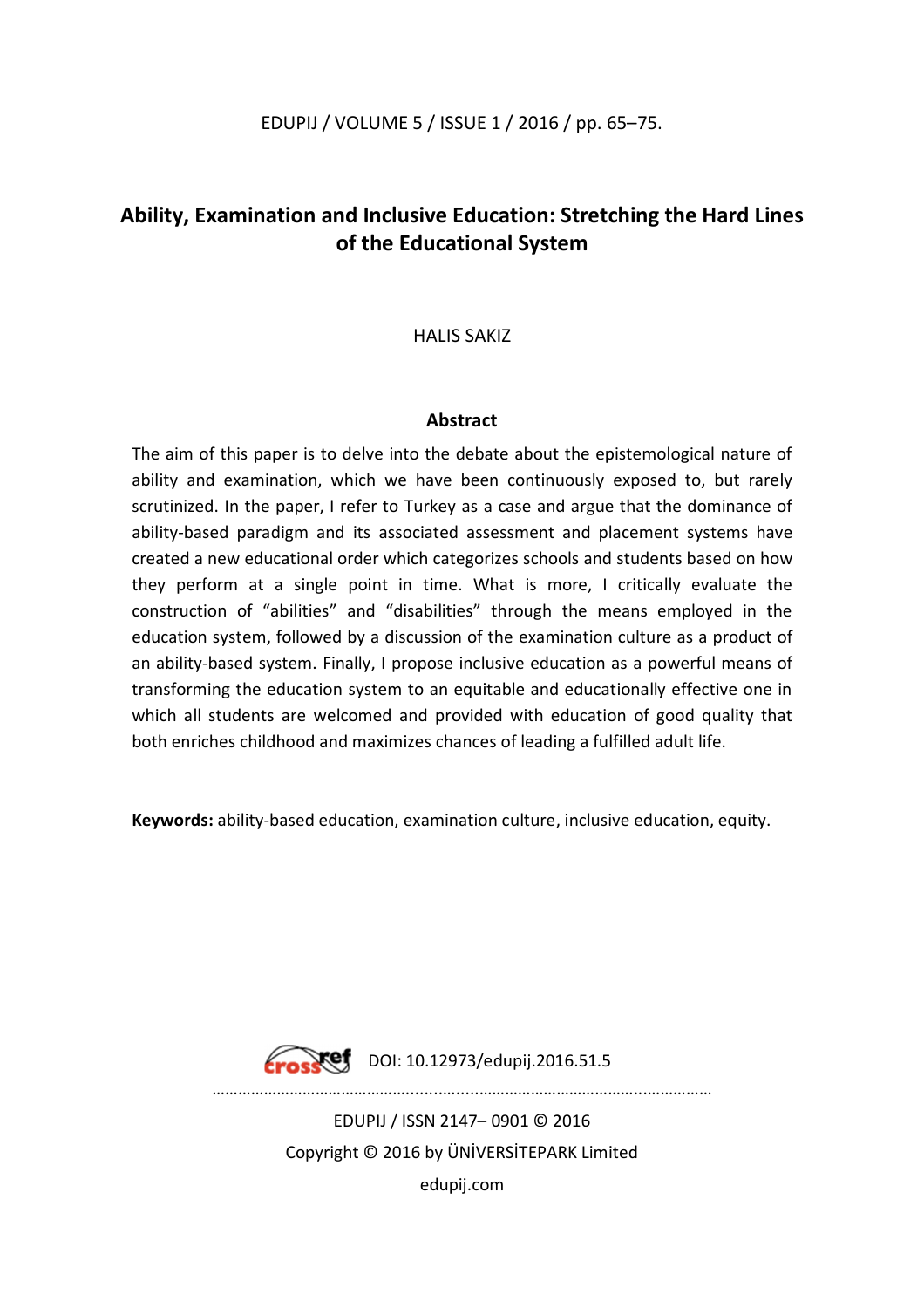#### **Introduction**

We have entered an era in which we are consciously or unconsciously, and voluntarily or involuntarily in a state of competing to be selected, categorized and labeled as belonging to different educational routes, with each one mirroring the social system. The long-lasting impact of what is called "elitism" seems to have been coined by a new system based on "meritocracy" (Pedley, 1969). The former system, which favored a privileged class with the highest social order and economic status, pre-determined for a long time the executive class of the state system, including education. However, the latter system has made possible a slight transition between different routes of education on behalf of those who are not considered as elite, under the guise of ability, as the main measuring tool. Though it seems fairer, the ability-oriented system has now created its own school system with due exclusion of those who are less able, unable, or disabled.

Grouping students based on ability is one of the most encountered practices in the Turkish education system, as in many other countries (Slavin & Braddock, 1993). National examinations, which serve as a tool for categorization according to ability, start from early childhood and continue throughout the entire educational process. There are two streams of ideologies that conflict, but, paradoxically, sustain the existence of this system. The first is the overwhelming body of research which documents the ideological, theoretical, and practical flaws of ability grouping, as well as its harmful effect on students (Gamoran, 1992). The second is commonsense, which, on the one hand, objects to the harshness of classification, but on the other conforms (or has to conform) to standards in a system considered the best available among the worst options. This paper, therefore, aims to bring an objection to this "learned indifference" and explores alternatives to the categorization of individuals, schools, and therefore an emerging social order.

#### *Ability-based educational order*

Definitions of ability vary. Nicholls (1984) provides a comprehensive one. The concept can refer to an individual's current level of mastery in relation to their past performance or knowledge, where gains indicate competence. The mastery can also be assessed relative to the capacity of others, a context in which a gain in mastery alone does not indicate high ability. In this case, demonstrating high capacity depends on a higher achievement with equal effort. Being the most resorted to solution, ability grouping emerged as a response to two major systemic needs: (i) the need to select the best exam achievers in order to help raise academic standards nationally and, (ii) the need to help some schools to work out the difficulties experienced in relation to the behavior and attendance of some students (Ireson & Hallam, 1999). With ability being the most relied upon criterion in deciding who goes where, instead of establishing schools which provide equal life chances to all, the system is now in a vicious cycle where the already existing advantages and disadvantages are reproduced again and again. What is more, this cycle increasingly dominates more aspects of the education system than it has done in the past; becoming an inseparable part of an established competitive agenda.

The Turkish education system is made up of different routes which contain different education resources, provide different experiences to different groups of children and lead to different outcomes. This is associated with the emergence of different types of schools which cater for different student groups, selected based on assessment criteria primarily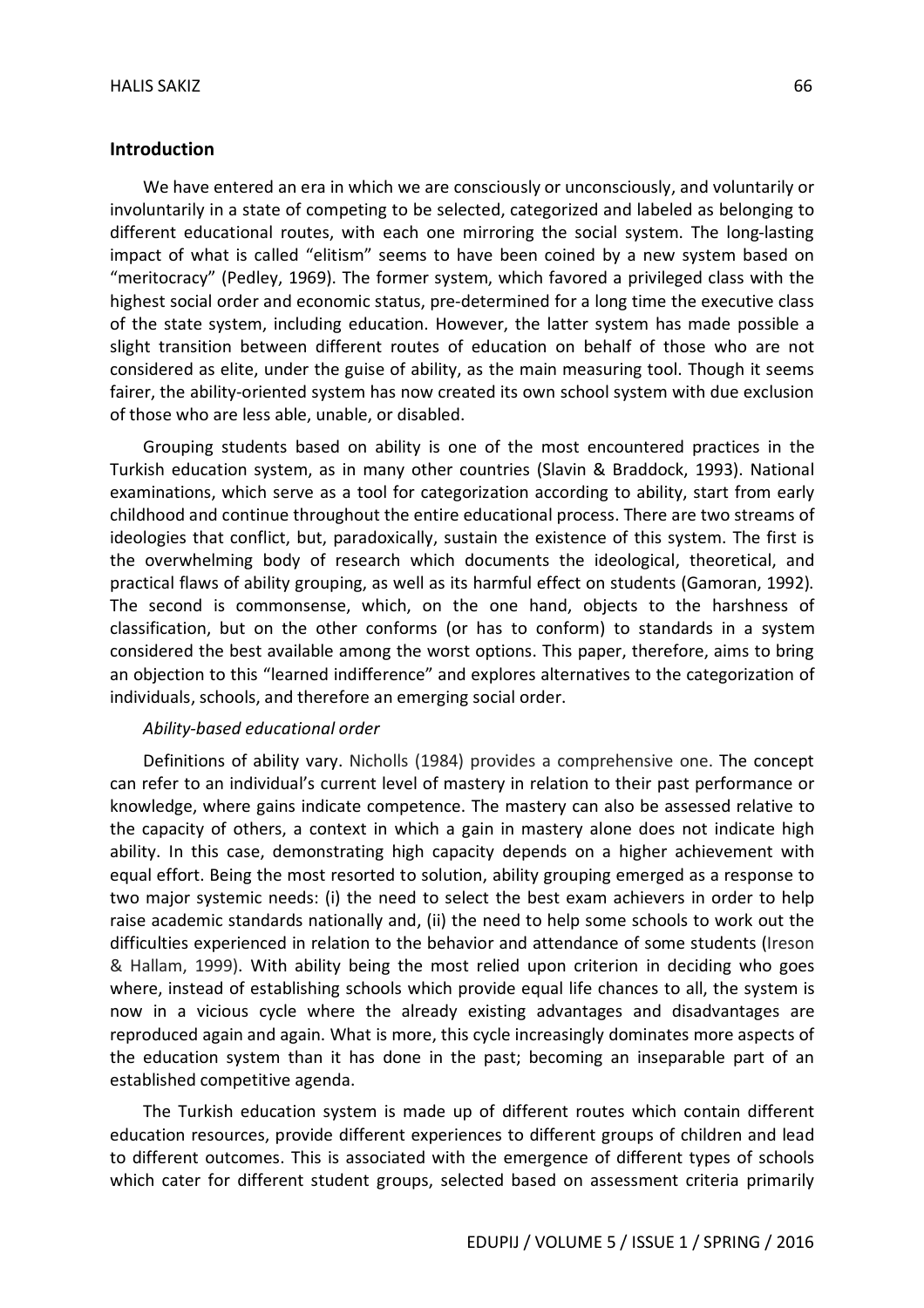measuring academic skills and intelligence. The first cluster of schools appears at the upper secondary level of education and contains only state schools. These are the 'General High School', 'Anatolian High School', 'Anatolian Teacher Training High School', 'Science High School', 'Social Sciences High School', 'Fine Arts and Sports High School 'Imam and Preacher High School', 'Anatolian Imam and Preacher High School', and the 'Vocational and Technical High School' (Ministry of National Education [MoNE], 2015). These schools, in spite of a first impression that they accommodate different student interests, actually select students mostly based on a single criterion which is ability testing, rather than voluntary application. The majority of the students attending these schools *have to* go to these schools, with no other option because of the test scores obtained. The second grouping, which is becoming even more complicated in the Turkish education system, is the one between state schools and private schools. As in many other countries, the difference between state schools and private schools in Turkey has caused ingrained inequality with regards to reaching resources and the quality of education, as measured by national examination scores. In addition, the gains reached by the provision of these school types have also affected entrance to universities, with a dominant majority having graduating from private schools, and a lucky minority entering the best universities. However, for a few years, wealth, which was the major criterion for selecting students to private schools, was accompanied by national examination scores which give the opportunity to the lucky few to be educated in private schools.

The debate on the distinction between state schools and private schools was inflamed after recent legislation (No: 6528, enacted on 1/3/2014) which obliged all private tutoring institutions (Turkish: Dershane) to either closer transform into private schools no later than the end of 2015.Expectedly, more than half of these institutions were transformed into private schools with questionable quality of the physical environments, human resources and educational content. The increasing supply of private education automatically decreased the wages while the government declared that they would contribute to the budget of low and middle class families to help them send their children to private schools (MoNE, 2014). As a result, this allowed a portion of children from middle class families to go to new private schools. Rather than investing in approaches to reform state schools where all students could freely join and benefit from quality and equitable education, the current picture shows that the recent emphasis of policy-makers to enhance the equity and quality in education seems to have been based on a process where education is increasingly privatized (commoditized) and the existing position of state schools is undermined (Kishan, 2008).

The third route is one that best reflects the categorization and segregation based on ability testing. It is the cluster which includes regular (or mainstream) schools and special schools. The movement in Turkey regarding the education of students considered as unable to conform to the existing structures, organization and expectations of regular schools has followed a similar path to the one observed internationally. An initial stage of isolating disabled individuals from almost all aspects of life was followed by their employment in tasks which required less intellectual but more labor force. Next, they were provided with education in segregated special schools (Armstrong, 2003; Ozgur, 2004; Shieh & Demirkol, 2014). However, the good intentions of special education schools to equip disabled individuals with basic coping skills were transformed into isolating systems and fell short of providing them with meaningful educational outcomes. For the past decade, however, there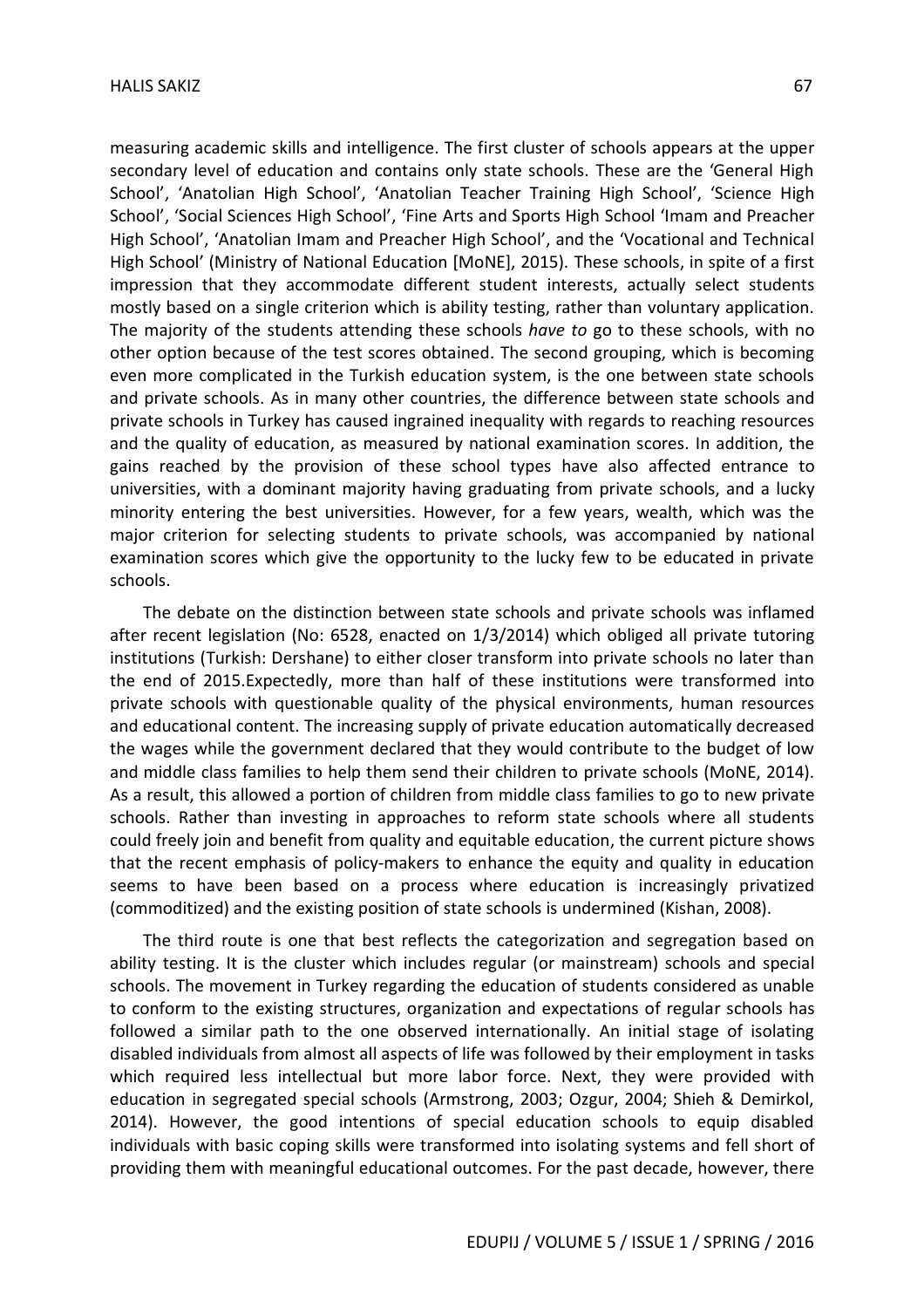has been a steady increase in the number of disabled students attending mainstream schools. However, this has created multiple systems of educating disabled students, and has made it difficult to re-organize and change the mainstream education system in order to accommodate an increasingly diverse society (Sakiz & Woods, 2015). In addition, in reality, special educational locations, assumptions, and paradigms perpetuated the mainstream educational institutions' reluctance to work with students with low ability levels as measured by intelligence and ability tests.

The three different routes described above have not only created a scattered school system, but also revealed the trade-off between standards and equity. The categorization of schools and placement of students based on the performance of these schools in national examinations firstly leads to inequitable outcomes; schools that select the best students based on ability tests are both equipped with more resources and provide richer educational experiences and outcomes for their graduates. Second, this path reduces the quality of education because competition between schools, narrowly conceived and planned teaching and learning practices, and highly centralized management and accountability regimes give little chance to schools to improve their systems and create new learning opportunities for *all* students, devise new teaching strategies and create a system based on collective responsibility and collaborative approaches (Dyson, Goldrick, Jones, & Kerr, 2010).

In addition to being a systemic challenge that weakens the potential of the education system to provide education for all, ability grouping also has negative effects on pupils' learning and developmental outcomes. Research on academic achievement and ability grouping raises serious questions about the effectiveness of classifying students by ability and placing them according to this classification. Among the studies conducted over the past century, there is no consistent evidence that grouping students by ability has a positive influence on learning for any group of students (Hallam & Toutounji, 1996; Ireson & Hallam, 1999; Ozdemir & Yirci, 2015). On the other hand, this research shows that negative attitudes grow in schools toward educating students with low achievement levels and that grouping is ineffective, harmful to many, and undermines democratic values.

#### *Constructing ability, inability and disability in the education system*

The negative impact of labeling and its negative effects on individuals, school cultures and practices is nothing new. Categorization based on ability also has created those considered and labeled as "less able", "unable", and "disabled". This is much related to a medical model of understanding ability; the problems experienced by children stem from a deficiency in their ability and diagnosing this deficiency (often via testing and other psychometric, psycho-educational or medical tools) and locating the cause of the child's problems (often considered as impairment, learning difficulty or whatever) is necessary to determine an appropriate response, which often results in placement in an isolated setting, lowered expectations and associated attitudes. On the other hand, those identified as "able" or healthy out of measurement are given the freedom to choose an appropriate path for themselves. However, the above case shows that identification based on ability may create attitudinal bias and barriers in schools, enhancing the likelihood of exclusion from topranking and mainstream schools. Indeed, as said earlier, this approach to identification has not produced much evidence that interventions were differentially effective with different categories of learners (Keogh & MacMillan, 1996). Ainscow (1999) acknowledges that individual differences of children might influence their progress within the curriculum.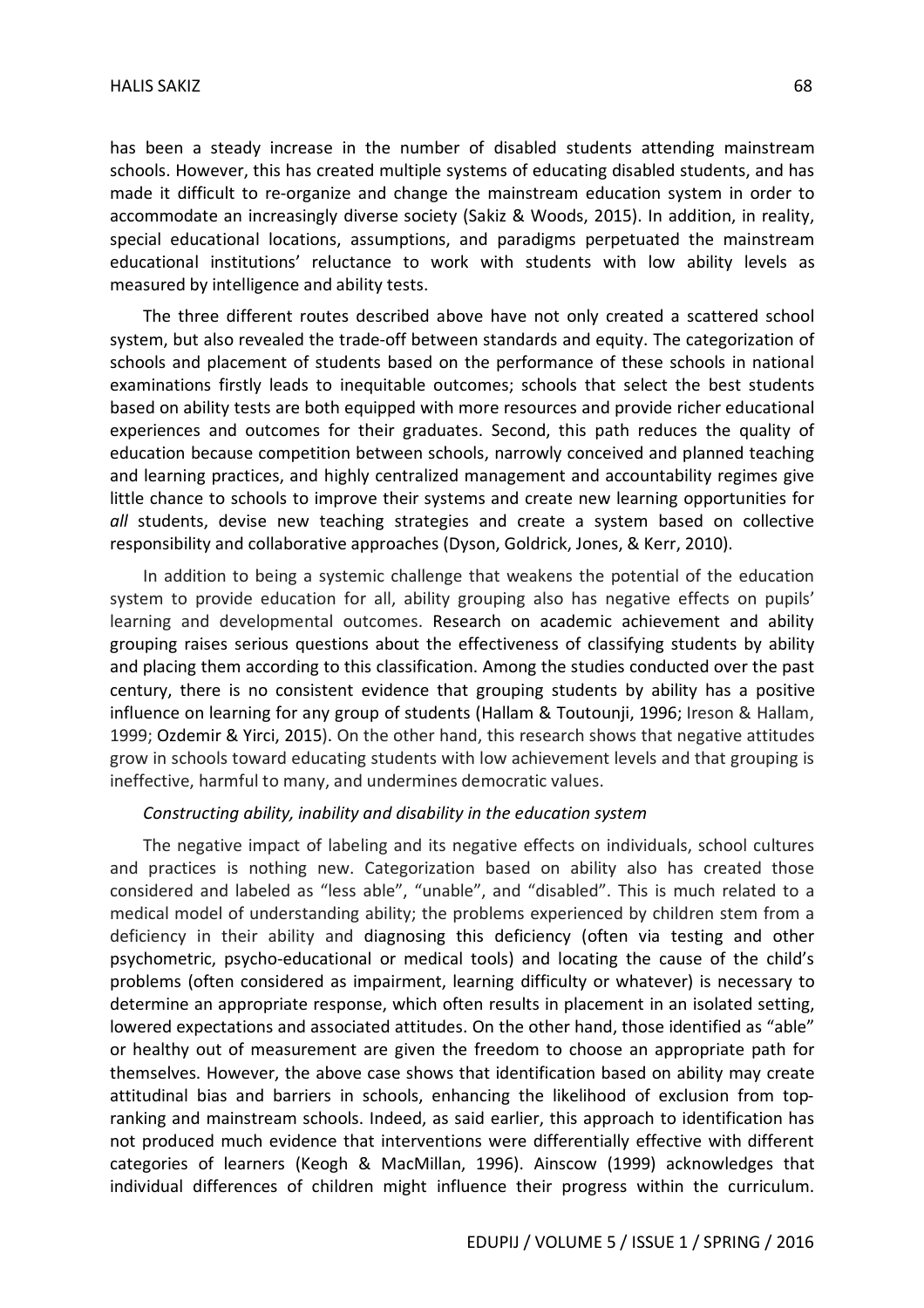However, difficulties in learning may occur because of the decisions professionals make, the tasks they present, the resources they provide and the ways in which schools and classrooms are organized.

Proponents of ability grouping rarely consider Ainscow's (1999) aforementioned attention to the impact of environmental and organizational factors on ability, and often claim that ability is inborn and development ceases at a certain level (Bender & Wall, 1994). Ignoring the impact of the ecological systems and their elements, this ideology favors ability and intelligence tests as reliable and valid tools that can determine the exact level of ability and development of an individual at a certain point in time. However, over the past fifty years, several scholars demonstrated conclusively that this was not so (Bronfenbrenner, 1979; Simon, 1955; Sternberg, 2008; Ogurlu, 2015). It is very difficult to separate the impact of heredity from that of the environment, and therefore, none of the tests can satisfactorily distinguish natural ability from what has been learned (Pedley, 1969). Nevertheless, contemporary education systems which still rely on the understanding of natural ability consciously or unconsciously, disregard the importance of an educational environment which can extend learning of students from all achievement levels, promote their development and, overall, facilitate their capabilities in any area of life in meaningful ways.

The organization of schools and classrooms in ways that they take care of the needs of a certain group of students often result in homogenizing skills through standardized planning and inflexible teaching. Hegarty (1991) considers this as a deficient model of education which is "organized on a crude categorical basis: children with certain characteristics, sometimes of a physical or medical nature, are grouped together for educational purposes and, by implication, treated as if their educational needs are similar" (p. 91). This implies a definite need to understand the diversity of individuals' learning processes and reflect this understanding on the provision of schools before categorizing them (Hegarty, 1991).

Turkey illustrates an exemplary case of the above processes where construction of the able and disabled is done through educational means. Official data indicate that 47.4% of the "disabled students did not have any kind of disability when starting the primary education/primary school" (Turkish Statistical Institute, 2010). This official statement entails careful consideration, and confirms that disability can be constructed within the educational system through various diagnostic and examination procedures.

### *The examination culture*

Examination culture is a product of a competitive and ability-based education system which mostly relies on examinations to decide possible future paths for students. Despite its existence, it has not been possible yet to come across an official and academic paper which documents the impact of examination culture in Turkey. However, what is ironical, as Mee (1998) reports, is that the existence of the examination culture can be verified from an investigation of the daily Turkish newspapers and columns as well as other forms of media. Moreover, when asked about the dominance of examinations in our lives, anyone from Turkey can verify its existence in their own way of expression. This is primarily because of the tacit nature of the examination culture which can only be obtained by getting acquainted with that culture or belonging to it.

The current educational system in Turkey, which emphasizes "ableism" and educational credentials, has given rise to a national obsession with getting higher examination scores.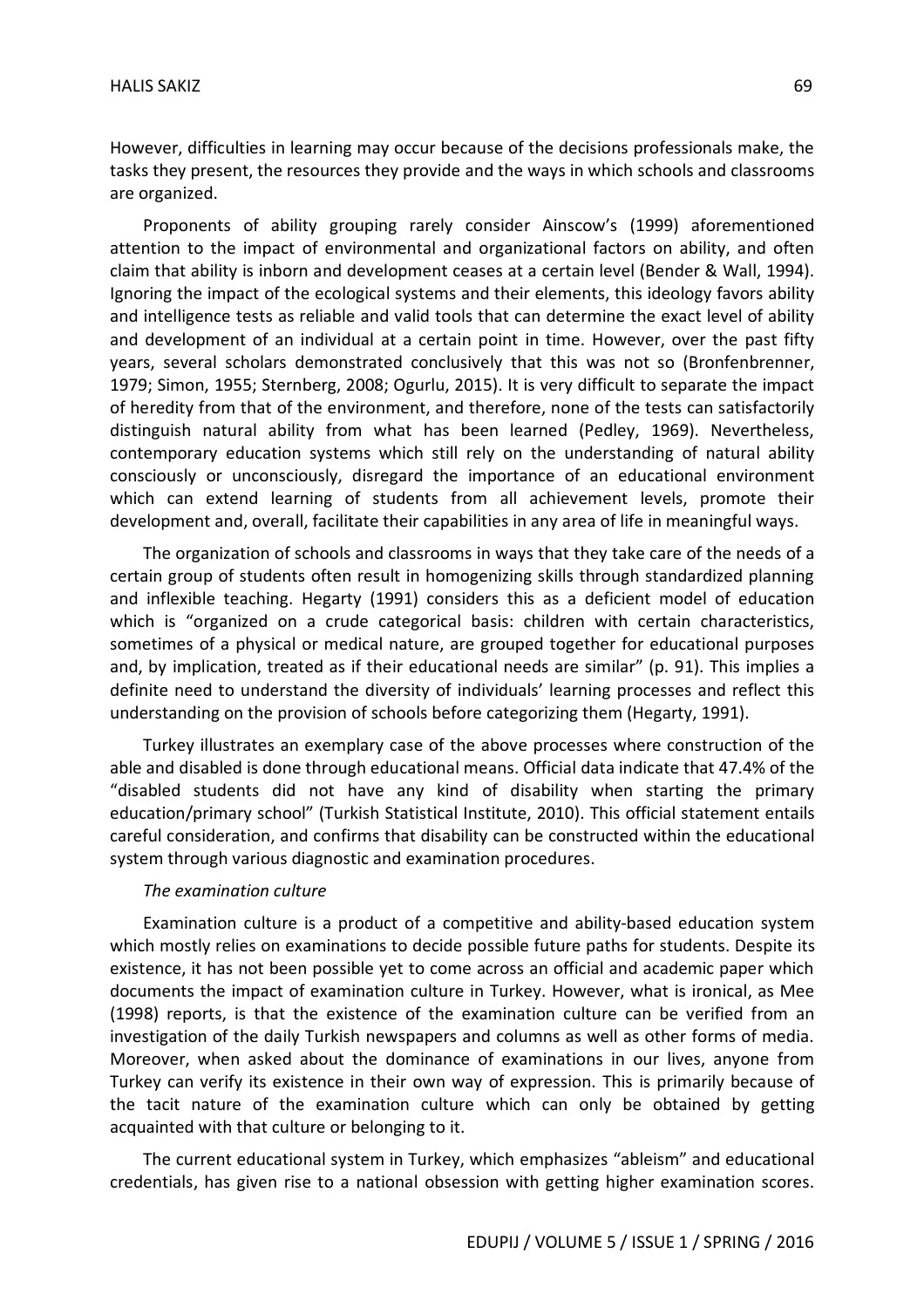The main criterion to promote to the top streams and gain access to top schools in the country is the examination results, and therefore, students, families and educational staff fall into a competitive run in order to satisfy this criterion. The involvement of families and their feeling as being in competition, according to Kwan-Terry (1991), results from the concern they feel for their children's future as well as their own satisfaction with their children's achievement. As a result, children, their families and teachers all feel the pressure to prepare the students for examinations (Hehir, 2005). This creates a heavy reliance of students upon their teachers' notes and model answers, which they often memorize. Teachers, on the other hand, assume a "technicist" role in which technical knowledge is seen as the primary benefactor to the education system as a whole (Dyson et al., 2010).

In Turkey, the examination-based and competitive educational system focuses predominantly on academic achievement, and therefore, makes it difficult for all students to participate actively in school activities and experience quality education (Diker & Turkun, 2013). Right after primary school, at the lower secondary level, children have to take an examination called Transition System from Basic Education to Upper Secondary Education (Turkish: Temel Egitimden Ortaogretime Gecis Sistemi [TEOG]) in order to qualify for entrance to a high school. At the upper secondary level, they take two further exams called Examination for Transition to Higher Education (Turkish: Yuksekogretime Gecis Sinavi [YGS]) and License Placement Examination (Turkish: Lisans Yerlestirme Sinavi [LYS]).

Selection based on these examinations inevitably affects the design and implementation of the curriculum which targets a single aim: to excel in examinations. As a result, the current picture shows that reliance on these premises has created "winners" and "losers" as outputs of the education system (Sakiz, 2015). However, an equitable education system necessitates that a reformed understanding of student achievement and failure should focus on the development of child-centered structures that educate all children. This requires new understandings of curricular design, new ways of organizing schools, cooperation and participation of all children, and changes in the nature of teaching and learning that promote mutual support and achievement for all (Algozzine, Ysseldyke, & McGue, 1995; Erkilic & Durak, 2013).

Recently, there has been a series of research studies scrutinizing the meaningfulness of educational outcomes in the Turkish education system (e.g., Education Reform Initiative, 2011; Sucuoglu & Kargin, 2006; Ozbulut & Sayar, 2009). The basic and most valuable outcome of the system is mostly considered as readiness for high school, university entrance examinations and achievement in these. However, the kind of research that investigates what kind of educational outcomes graduates from Turkish schools gain is not sufficient. In line with the academic content of these examinations, the content of the educational program both in primary and secondary phases is filled with highly academic courses and an expectation whereby the main method of learning remains individualistic (Aksit, 2007). The national examination system which produces a ranking of schools based on student performance (the system places "good performers" and "bad performers" in separate schools), has resulted in gaps among these schools in terms of the quality of the educational experiences they provide (Nayir, Yildirim, & Kostur, 2009). Criticisms of this approach led to an initiation of a curriculum reform by MoNE in 2014, which promised that student-centered constructivist practices would replace previously didactic practices. However, the current picture shows that the level of satisfaction with this reform is low because the reform has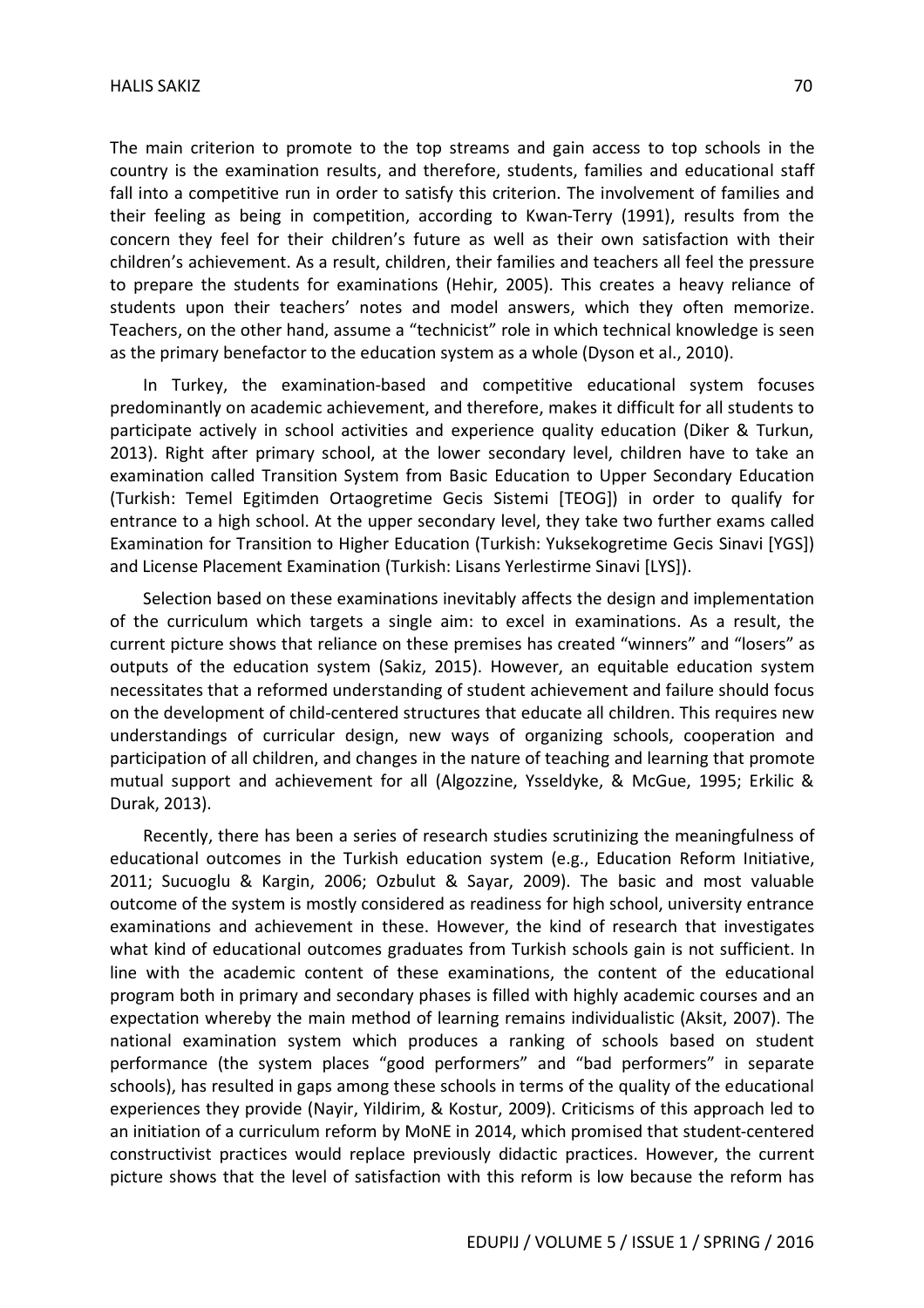not achieved the expected results in the immediate short term (Aksit, 2007). Despite this reform, the curriculum hardly provides the flexibility for the participation of "low achievers" throughout the educational phases (Bulut, 2007).

### *Inclusive education: An opportunity for equitable and meaningful education*

Inclusive education assumes the notion that mainstream schools should undergo a process of reform in all aspects of education to accommodate students with a range of individual and educational needs and provide them with appropriate education of high quality (UNESCO-United Nations Educational, Scientific and Cultural Organization, 2009). The movement to develop inclusive education systems is observable around the world and, seemingly, countries are aware of the negative implications of competitive education systems. According to UNESCO (1994) inclusive education should form part of an overall educational strategy and it calls for major reform of the ordinary school. This view was pronounced in the United Nations Salamanca Framework of Action (UNESCO, 1994):

Inclusive schools must recognize and respond to the diverse needs of their students, accommodating both different styles and rates of learning and ensuring quality education to all through appropriate curricula, organizational arrangements, teaching strategies, resource use and partnerships with their communities. There should be a continuum of support and services to match the continuum of special needs encountered in every school. (pp. 11-12).

Many education systems which possess scattered and ability-based school structures, expect students and families to adapt to the existing structures of the school. However, according to Ainscow, Howes, Farrell, and Frankham (2003), schools are responsible for accommodating the needs of all students. Once this notion is adopted, it requires education systems to make changes in the existing structures of schools or, when necessary, develop structures and mechanisms which are necessary in order to educate all children, regardless of characteristics or ability levels. However, it is challenging to realize such a system change in traditionally-oriented schools when we consider that schools have had conservative structures that are resistant to change (Skrtic, 1995). In addition, despite an awareness of the negative implication of meritocratic classification of schools, principles of competition and examination which favor those achieving high attainment and marginalize those with low achievement levels still dominate the education systems around the world (Barton & Slee, 1999). Looking at the case presented above, it is not surprising to see that students, teachers and families are often blamed for under-achievement, while only a few realize that the way in which schools are structured and organized accounts for many of the difficulties experienced by students, families and school staff. This shows a definite need to develop pedagogical system in which students' differences are respected and responded to; while these differences are considered as an opportunity, rather than a challenge, to improve the quality of teaching and enhance the level of learning (UNESCO, 2009).

The inclusive education movement in Turkey has never been considered as a reform initiative, despite the chance it provides to educate all students within an equitable and meaningful framework. The movement has been mainly understood as placing disabled students in mainstream schools and expects them to do nothing but develop some communication skills in order to integrate within the school culture. This understanding and practice has been criticized for several reasons, such as the consideration of inclusion as a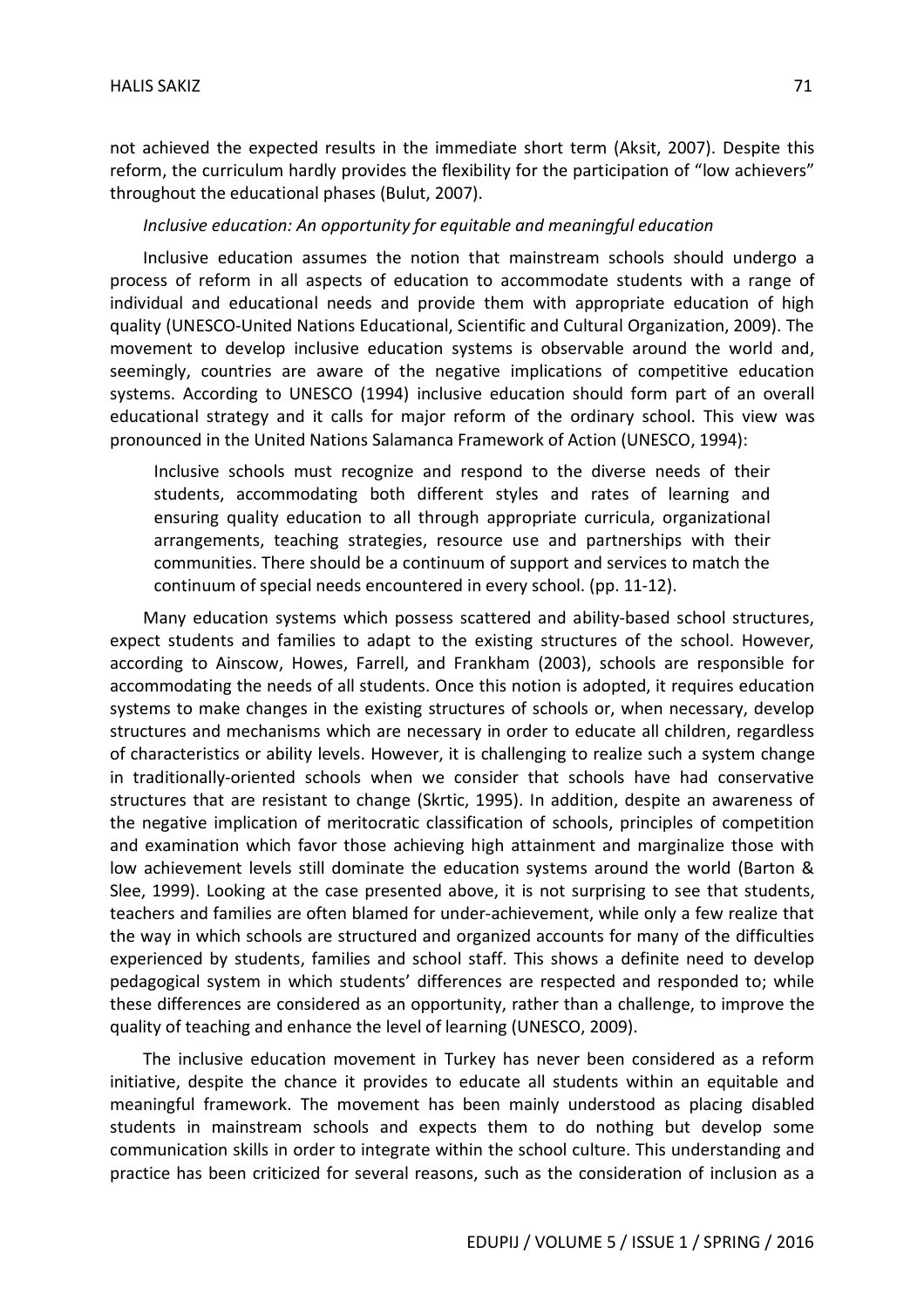placement issue, rather than a collective approach to improvement in education, lack of competent and experienced human resources, lack of professional development opportunities, and school cultures asserting negative attitudes towards diversity (Erkilic & Durak, 2013; Sakiz & Woods, 2015).

Findings of some studies conducted on the position of inclusive education in Turkey have suggested that students with low achievement levels often experience educational failure, indicating a limitation in the practices to include them within mainstream schools (Sakız et al., 2015). This is partly because there is a lack of clarity over the interpretation of and strategies for inclusive education. As said before, the co-existence of an inclusive education policy, albeit only narrowly constructed, and a standards-based policy, creates a paradox in the education system. However, what is urgently needed, as Dyson and Millward (2002) put forward, is a clear statement in the policy supporting inclusive education and making clear the goals for the educational community. Simultaneously, the current system, which has created an examination culture and narrowed learning opportunities, should be evaluated and strategically reformed around principles of inclusive education; collaboration, learning and teaching for all, and the embracement of diversity. Ainscow (2005) claims that the current education systems need an inclusive approach to offer just distribution of educational resources and ensure meaningful participation of all students in the learning environment.

#### **Conclusion and Discussion**

From the perspective of efficacy, I follow the idea that learning and development of students can be promoted by educating them in heterogeneous mainstream settings more than can be done achieved in categorized schools and environments (Dyson, 1999). Inclusive education is an opportunity to bring about changes in the structures of education systems to eliminate categorization and exclusion of students who are perceived as unable to satisfy the expectations of a particular school. It can also be a tool for enhancing the variety and quality of the learning experiences in schools and developing professional competencies to achieve this aim (Ainscow et al., 2006).

I claim that inclusive education systems that are committed to participation and cooperation, rather than competition, can focus on implementing practical models in schools and foster children's learning and development in various domains. These models can start at primary schools with the introduction of basic skills such as "developing a positive sense of self, being able to make informed choices about one's own life and selfdevelopment" (Dyson et al., 2010), and continue with compulsory secondary education that will consistently add on to the achieved skills and qualifications. To achieve these aims, there is a need to create new learning opportunities which will enable young people to achieve outcomes they personally prefer. In Turkey and many other countries, however, the current system assumes that all students will follow the objectives valued and proposed by the system, and that those with a disadvantaged background should achieve well in the system in order to overcome their limiting conditions.

The overall framework to create a fair and effective system with a lessened impact of ability and competition is provided by Tikly and Barrett (2011). They argue for a three-stepchange in education. First, children from different achievement levels, socioeconomic conditions and learning styles are *included* within schools. Second, the system ensures that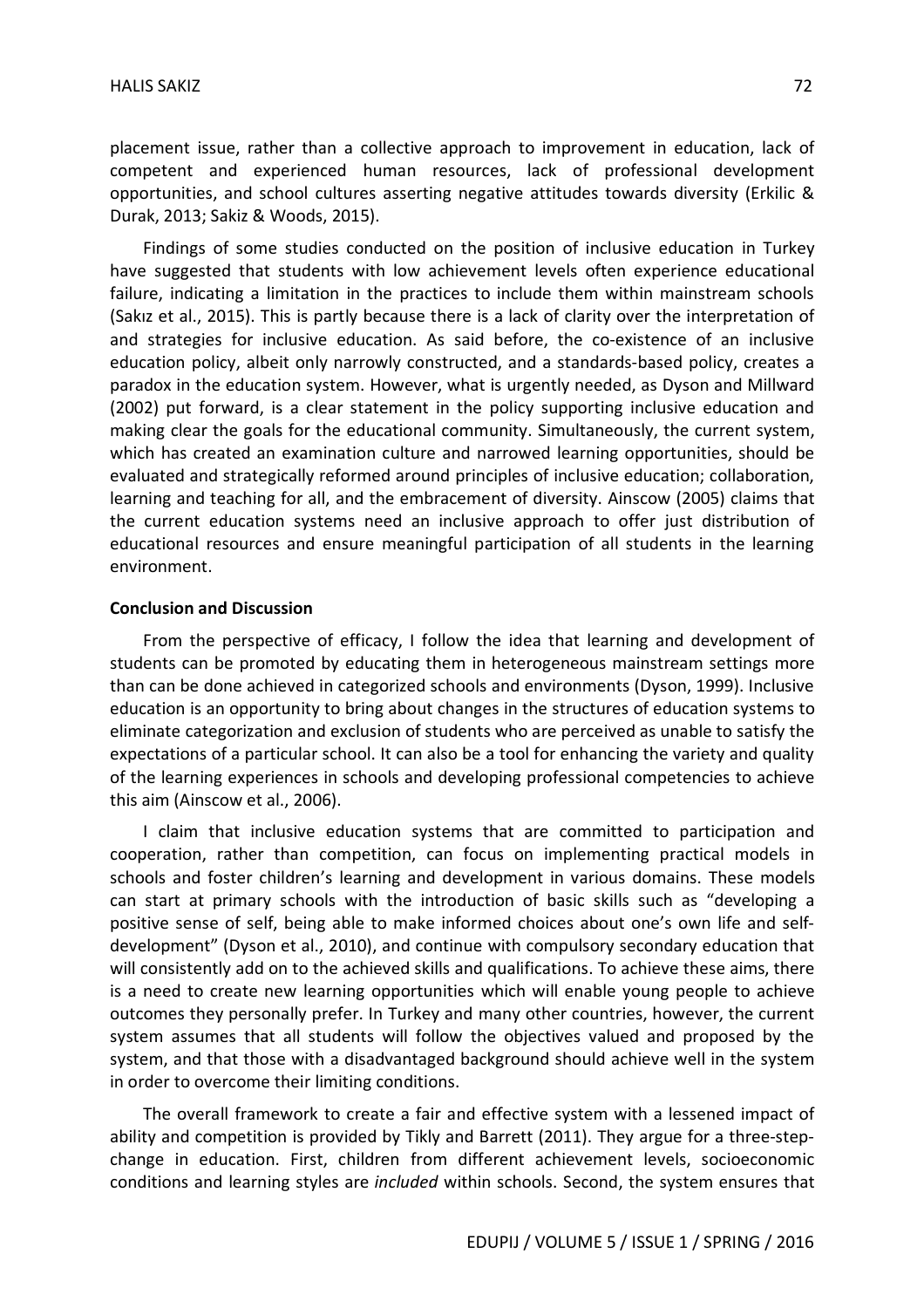all children *participate* actively within the school community and practices. Third, all students are provided with *relevant* and meaningful educational outcomes. For educational outcomes, being meaningful means that students have the freedom, flexibility and opportunity to convert the resources they may have into outcomes or achievements of different kinds (Sen, 2009). This entails that institutional barriers in schools which prevent participation of some students should be eliminated and children should be equipped with the capability, appropriate skills and education to be part of the community. All in all, there is still hope and opportunity for Turkey and countries undergoing similar experiences to transform this increasingly popular idea into successful practices that can result in changes and improvements in the current system.

#### **References**

- Ainscow, M. (1999). *Understanding the development of inclusive schools.* London: Falmer Press.
- Ainscow, M. (2005). Developing inclusive education systems: What are the levers for change? *Journal of educational change*, *6*, 109-124.
- Ainscow, M., Booth, T., Dyson, A., Farrell, P., Frankham, J., Gallannaugh, F.,…Smith, R. (2006). *Improving schools, developing inclusion*. London: Routledge.
- Ainscow, M., Howes, A., Farrell, P., & Frankham, J. (2003). Making sense of the development of inclusive practices. *European Journal of Special Needs Education*, *18*, 227-242.
- Aksit, N. (2007). Educational reform in Turkey. *International Journal of Educational Development*, *27,* 129-137.
- Algozzine, B., Ysseldyke, J. E., & McGue, M. (1995). Differentiating low-achieving students: Thoughts on setting the record straight. Learning *Disabilities Research & Practice, 10,*  140-144.
- Armstrong, F. (2003). *Spaced out: Policy, difference and the challenge of inclusive education*. Dordrecht: Kluwer Academic Publishers.
- Barton, L., & Slee, R. (1999). Competition, selection and inclusive education: Some observations. *International Journal of Inclusive Education, 3,* 3-12.
- Bender, W. N., & Wall, M. E. (1994). Social-emotional development of students with learning disabilities. *Learning Disability Quarterly*, *17*, 323-341.
- Bronfenbrenner, U. (1979). *The ecology of human development: Experiments by nature and design.* Cambridge, MA: Harvard University Press.
- Bulut, M. (2007). Curriculum reform in Turkey: A case of primary school mathematics curriculum. *Eurasia Journal of Mathematics, Science & Technology Education, 3*(3), 203-212.
- Diker, N., & Turkun, A. (2013). Social justice for disabled people. *ArchNet-International Journal of Architectural Research*, *7*, 221-243.
- Dyson, A. (1999). Inclusion and inclusions: Theories and discourses in inclusive education. In H. Daniels, & P. Garner (Eds.), *World yearbook of education 1999: Inclusive education*  (pp. 36-53). London: Kogan Page.
- Dyson, A., Goldrick, S., Jones, L., & Kerr, K. (2010). *Equity in education: Creating a fairer education system.* Centre for Equity in Education, The University of Manchester: Manchester.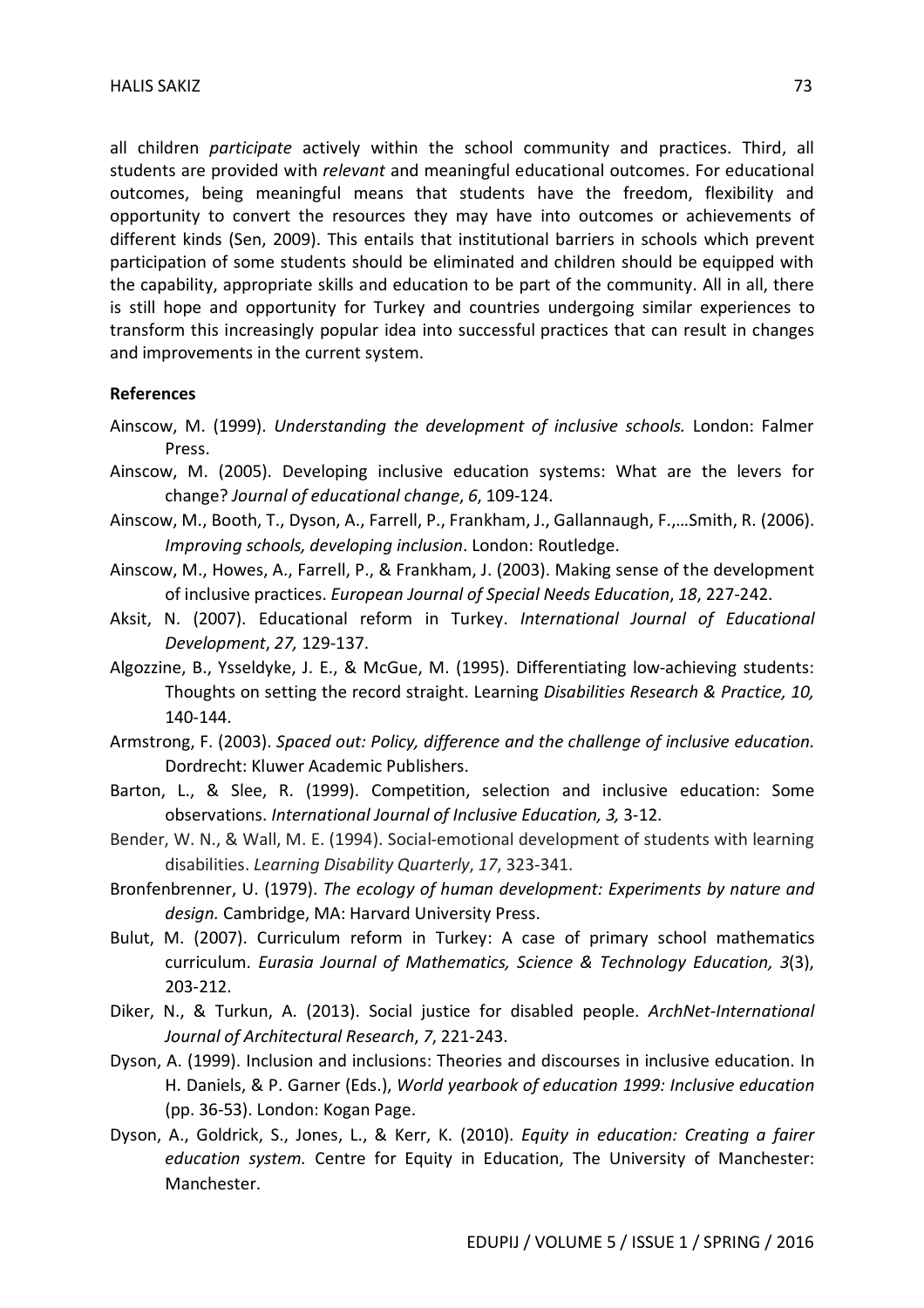- Dyson, A., & Millward, A. (2002). The reform of special education or the transformation of mainstream schools? In S. J. Pijl, C. J. W. Meijer, & S. Hegarty (Eds.), *Inclusive education: A global agenda* (pp. 51-68). London and New York: Routledge.
- Education Reform Initiative [Egitim Reformu Girisimi]. (2011). Turkiye'de kaynastirma/ butunlestirme yoluyla egitimin durumu [The situation of education via inclusion in Turkey] Turkey and the settlement of the Retrieved from the settlement of the settlement of the set of the set http://erg.sabanciuniv.edu/sites/erg.sabanciuniv.edu/files/Turkiyede\_Kaynastirm a Butunlestirme Yoluyla Egitimin Durumu.pdf
- Erkilic, M., & S. Durak. (2013). Tolerable and inclusive learning spaces: An evaluation of policies and specifications for physical environments that promote inclusion in Turkish primary schools. *International Journal of Inclusive Education*, *17*, 462-479.
- Gamoran, A. (1992). Synthesis of research: Is ability grouping equitable? *Educational Leadership*, *50*, 11-11.
- Hallam, S., & Toutounji, I. (1996).*What do we know about the grouping of pupils by ability*? Institute of Education, University of London: London.
- Hegarty, S. (1991). Towards an agenda for research in special education. *European Journal of Special Needs Education, 6*, 87-99.
- Hehir, T. (2005).*New directions in special education: Eliminating ableism in policy and practice*. Cambridge, MA: Harvard Education Press.
- Ireson, J., & Hallam, S. (1999). Raising standards: is ability grouping the answer? *Oxford review of education*,*25*, 343-358.
- Keogh, B. K., & MacMillan, D. L. (1996). Exceptionality. In D. C. Berliner, & R. C. Calfee (Eds.), *Handbook of educational psychology* (pp. 311-330). New York: Simon Shuster/Macmillan.
- Kishan, N. R. (2008). *Privatization of education.* New Delhi: A. P. H. Publishing Corporation.
- Kwan-Terry, A. (1991). The economics of language in Singapore: Students' use of extracurricular language lessons. *Journal of Asian Pacific Communication, 2*, 69-89.
- Mee, C. Y. (1998). The Examination Culture and its Impact on Literacy Innovations: The Case of Singapore. *Language and Education, 12*, 192-209.
- Ministry of National Education [MoNE]. (2014). *5580 sayili kanun kapsamındaki ozel okullarda ogrenim gorecek ogrenciler icin verilecek egitim ve ogretim destegi uygulama kilavuzu* [A guide for the implementation of the educational and instructional funding to be given to students educated in private schools included in Law 10: 10.5580]. Retrieved from http://ookgm.meb.gov.tr/meb\_iys\_dosyalar/2014\_08/25031903\_eitimveretimdestei \_klavuz25082014.pdf
- Ministry of National Education [MoNE]. (2015). *National Education Statistics 2013-2014*. Retrieved **from**

http://sgb.meb.gov.tr/istatistik/meb\_istatistikleri\_orgun\_egitim\_2014\_2015.pdf

- Nayir, O. Y., Yildirim, B., & Kostur, H. I. (2009). Pre-service teachers' opinions about constructivism. *Procedia Social and Behavioural Sciences, 1*, 848-851.
- Nicholls, J. G. (1984). Achievement motivation: Conceptions of ability, subjective experience, task choice, and performance. *Psychological review*, *91*, 328.